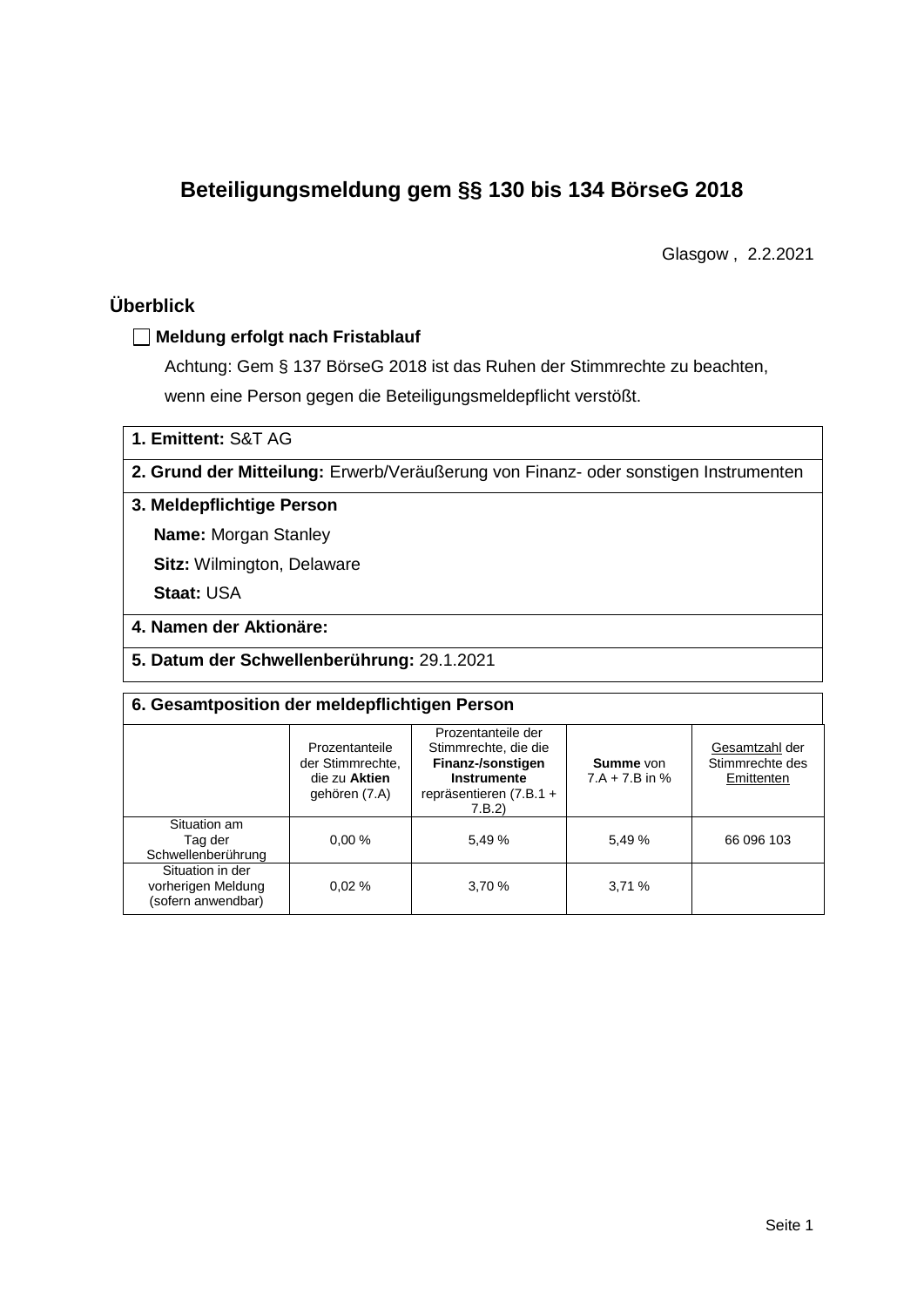## **Details**

 $\overline{\Gamma}$ 

### **7. Details über die gehaltenen Instrumente am Tag der Berührung der Schwelle:**

| A: Stimmrechte, die zu Aktien gehören |                                           |                                      |                                       |                                      |  |  |
|---------------------------------------|-------------------------------------------|--------------------------------------|---------------------------------------|--------------------------------------|--|--|
| <b>ISIN der Aktien</b>                | Anzahl der Stimmrechte                    |                                      | Prozentanteil der Stimmrechte         |                                      |  |  |
|                                       | <b>Direkt</b><br>$(S$ 130 BörseG<br>2018) | Indirekt<br>$(S$ 133 BörseG<br>2018) | Direkt<br>$(S$ 130 Börse $G$<br>2018) | Indirekt<br>$(S$ 133 BörseG<br>2018) |  |  |
| AT0000A0E9W5                          | 0                                         |                                      | 0.00%                                 | 0.00%                                |  |  |
| Subsumme A                            | O                                         |                                      | 0,00%                                 |                                      |  |  |

| B 1: Finanzinstrumente / sonstige Instrumente gem § 131 Abs 1 Z 1 BörseG 2018                                                                        |             |              |           |        |  |  |
|------------------------------------------------------------------------------------------------------------------------------------------------------|-------------|--------------|-----------|--------|--|--|
| Anzahl der Stimmrechte<br>Prozentanteil der<br>die erworben werden<br>Art des Instruments<br>Verfalldatum<br>Ausübungsfrist<br>Stimmrechte<br>können |             |              |           |        |  |  |
| Right of recall over<br>securities lending<br>agreements                                                                                             | at any time | at any time  | 2 318 798 | 3,51 % |  |  |
|                                                                                                                                                      |             | Subsumme B.1 | 2 318 798 | 3.51%  |  |  |

| B 2: Finanzinstrumente / sonstige Instrumente gem § 131 Abs 1 Z 2 BörseG 2018 |                                     |                |                                    |                           |                                     |  |
|-------------------------------------------------------------------------------|-------------------------------------|----------------|------------------------------------|---------------------------|-------------------------------------|--|
| Art des<br>Instruments                                                        | Verfalldatum                        | Ausübungsfrist | Physisches oder<br>Cash Settlement | Anzahl der<br>Stimmrechte | Prozentanteil<br>der<br>Stimmrechte |  |
| <b>Equity Swap</b>                                                            | From<br>06.09.2021 to<br>21.01.2022 | at any time    | Cash                               | 1 308 299                 | 1.98%                               |  |
| <b>Retail Structured</b><br>Product                                           | From<br>06.08.2068 to<br>19.09.2068 | at any time    | Cash                               | 3 0 4 5                   | 0.00%                               |  |
|                                                                               |                                     |                | Subsumme B.2                       | 1 311 344                 | 1.98%                               |  |

 $\overline{\phantom{0}}$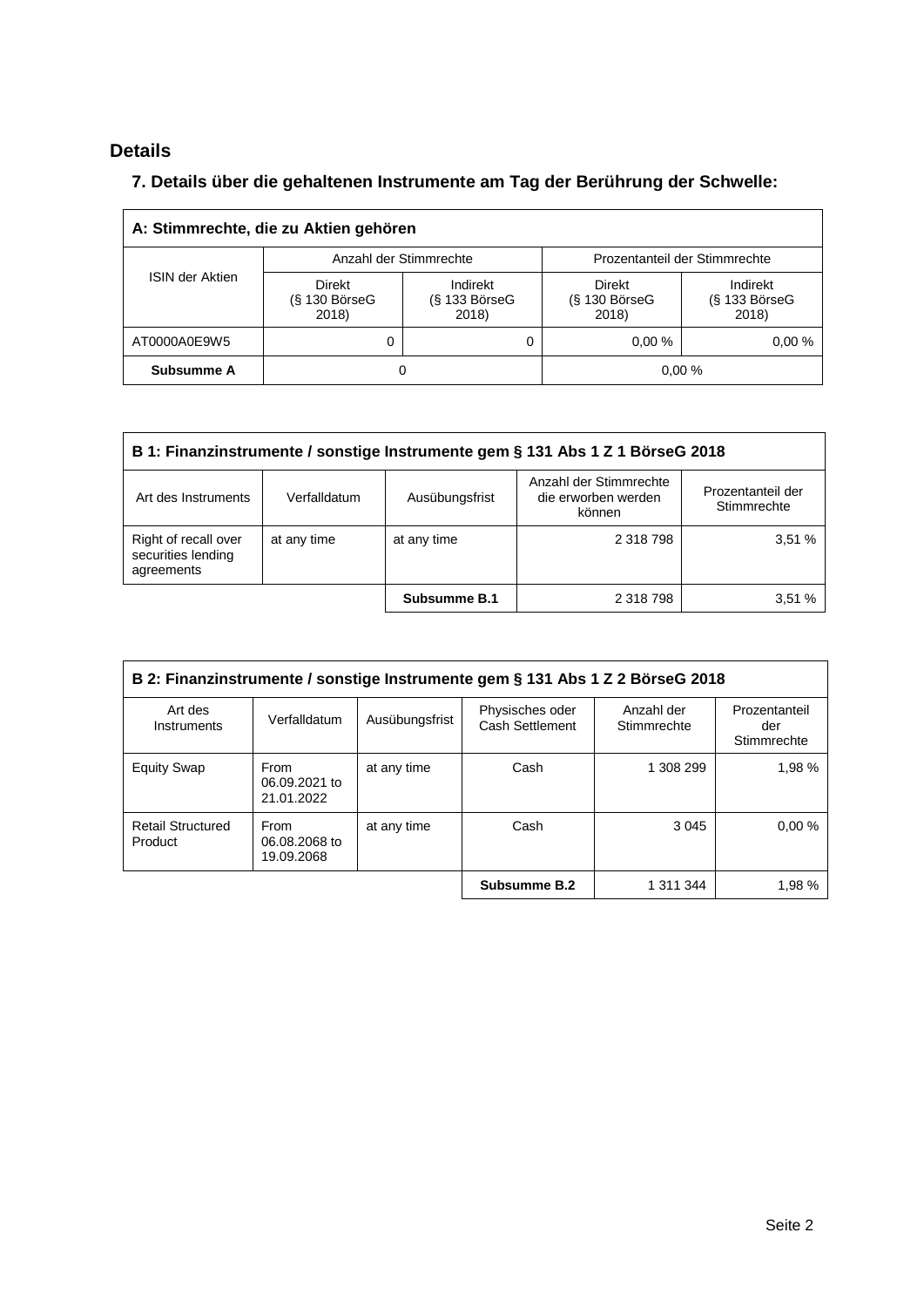#### **8. Information in Bezug auf die meldepflichtige Person:**

Die meldepflichtige Person (Punkt 3) wird nicht von einer natürlichen/juristischen Person kontrolliert und kontrolliert auch keine andere Person, die direkt oder indirekt Instrumente am Emittenten hält.

 $\boxtimes$  Volle Kette der kontrollierten Unternehmen, über die die Stimmrechte und/oder Finanz-/sonstigen Instrumente gehalten werden, beginnend mit der obersten kontrollierenden natürlichen oder juristischen Person:

| Ziffer         | <b>Name</b>                                             | Direkt kontrolliert<br>durch Ziffer | Direkt gehaltene<br>Stimmrechte in<br>Aktien (%) | Direkt gehaltene<br>Finanz-<br>/sonstige<br>Instrumente (%) | Total von beiden<br>(%) |
|----------------|---------------------------------------------------------|-------------------------------------|--------------------------------------------------|-------------------------------------------------------------|-------------------------|
| 1              | Morgan Stanley                                          |                                     |                                                  |                                                             |                         |
| $\overline{c}$ | Morgan Stanley<br>Capital<br>Management,<br>LLC         | 1                                   |                                                  |                                                             |                         |
| 3              | Morgan Stanley<br>Domestic<br>Holdings, Inc.            | $\overline{2}$                      |                                                  |                                                             |                         |
| 4              | Morgan Stanley<br>& Co. LLC                             | 3                                   | 0,00%                                            | 1,65 %                                                      | 1,65 %                  |
| 5              | Morgan Stanley<br><b>Capital Services</b><br><b>LLC</b> | 3                                   | 0,00%                                            | 0,77%                                                       | 0,77%                   |
| 6              | Morgan Stanley<br>International<br>Holdings Inc.        | 1                                   |                                                  |                                                             |                         |
| 7              | Morgan Stanley<br>International<br>Limited              | 6                                   |                                                  |                                                             |                         |
| 8              | Morgan Stanley<br>Investments<br>(UK)                   | 7                                   |                                                  |                                                             |                         |
| 9              | Morgan Stanley<br>& Co.<br>International plc            | 8                                   | 0,00%                                            | 3,07 %                                                      | 3,07 %                  |
|                |                                                         |                                     |                                                  |                                                             |                         |

#### **9. Im Falle von Stimmrechtsvollmacht**

Datum der Hauptversammlung: -

Stimmrechtsanteil nach der Hauptversammlung: - entspricht - Stimmrechten

#### **10. Sonstige Kommentare:**

The notification was triggered as a result of acquisition of instruments which resulted in Morgan Stanley¿s holdings increasing above 4% & 5%.

Glasgow am 2.2.2021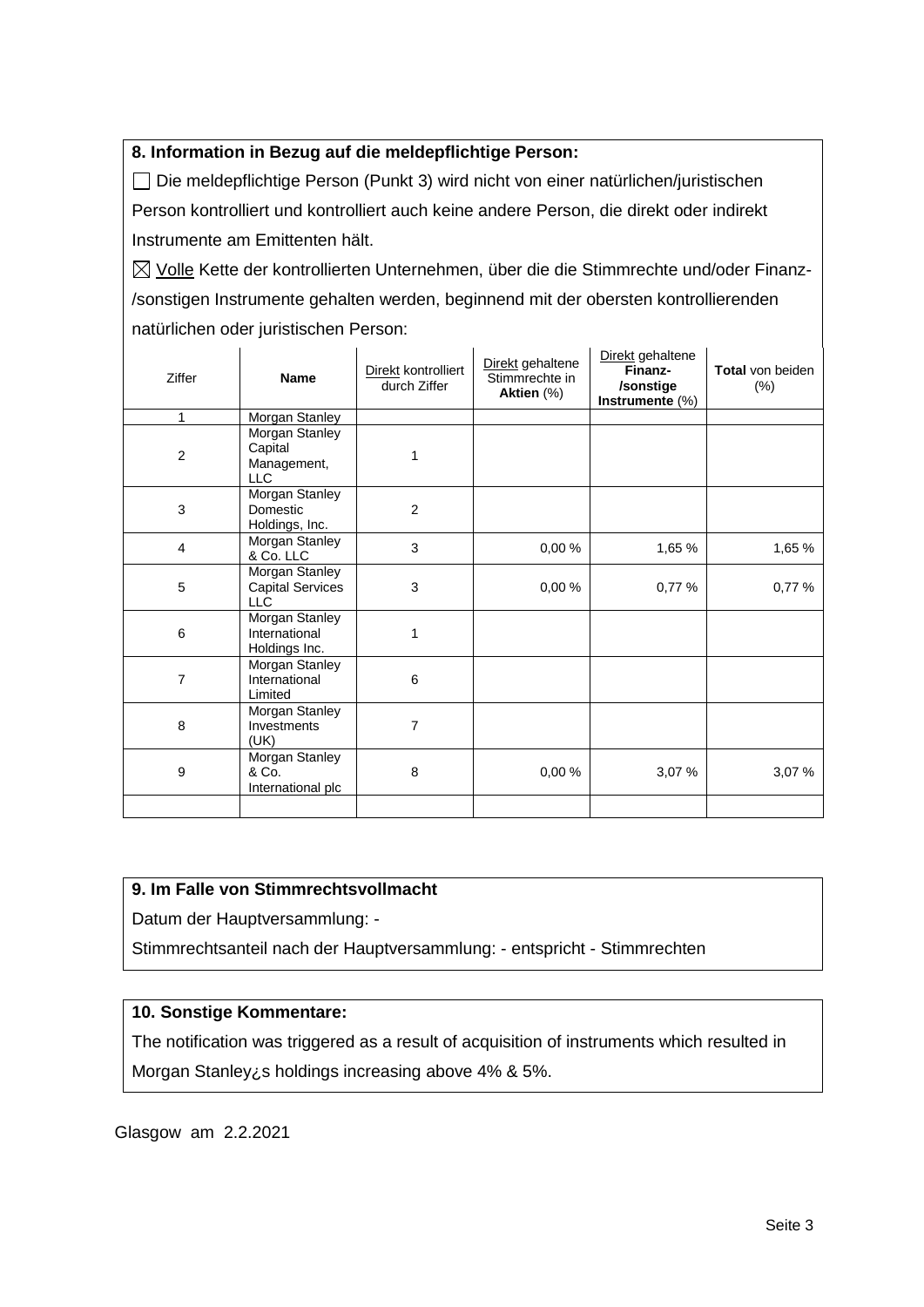# **Major holdings notification pursuant to Sec. 130 to 134 BörseG 2018**

Glasgow , 2.2.2021

#### **Overview**

#### **Notification made after deadline**

Caution: In case of violations of major holdings notification rules, please pay attention to Section 137 BörseG 2018 (Suspension of voting rights)

|  |  | 1. Issuer: S&T AG |  |  |
|--|--|-------------------|--|--|
|--|--|-------------------|--|--|

**2. Reason for the notification:** Acquisition or disposal of financial/other instruments

#### **3. Person subject to notification obligation**

**Name:** Morgan Stanley

**City:** Wilmington, Delaware

**Country:** USA

#### **4. Name of shareholder(s):**

**5. Date on which the threshold was crossed or reached:** 29.1.2021

#### **6. Total positions**

|                                                                                | % of voting rights<br>attached to<br>shares $(7.A)$ | % of voting rights<br>through<br>financial/other<br>instruments $(7.B.1 +$<br>7.B.2 | <b>Total</b> of both in %<br>$(7.A + 7.B)$ | Total number of<br>voting rights of<br>issuer |
|--------------------------------------------------------------------------------|-----------------------------------------------------|-------------------------------------------------------------------------------------|--------------------------------------------|-----------------------------------------------|
| Resulting situation on the<br>date on which threshold<br>was crossed / reached | 0.00%                                               | 5.49 %                                                                              | 5,49 %                                     | 66 096 103                                    |
| Position of previous<br>notification (if applicable)                           | 0.02%                                               | 3.70 %                                                                              | 3,71%                                      |                                               |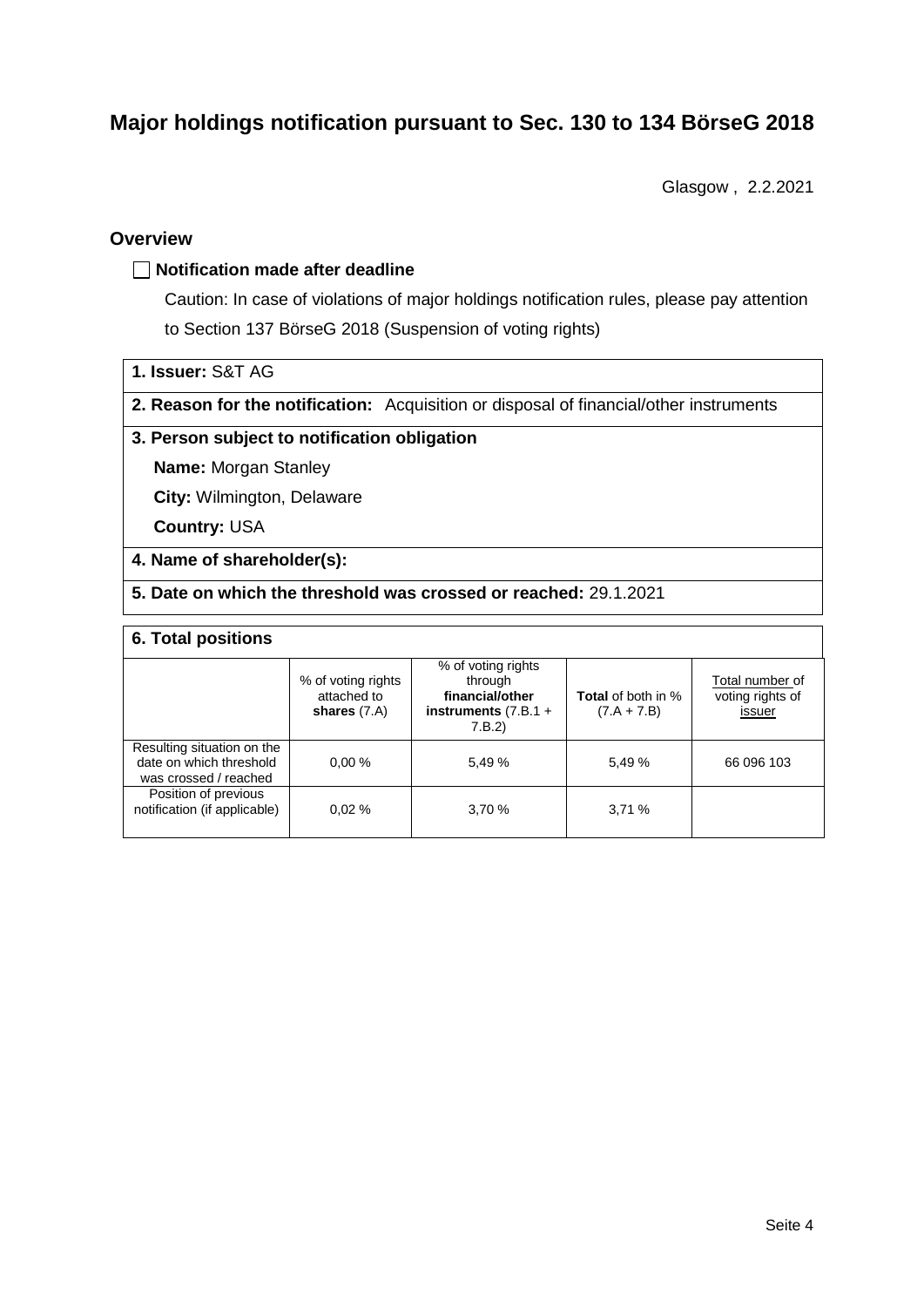## **Details**

### **7. Notified details of the resulting situation:**

| A: Voting rights attached to shares |                                           |                                      |                                    |                                      |  |  |
|-------------------------------------|-------------------------------------------|--------------------------------------|------------------------------------|--------------------------------------|--|--|
|                                     | Number of voting rights                   |                                      | % of voting rights                 |                                      |  |  |
| <b>ISIN Code</b>                    | <b>Direct</b><br>(Sec 130 BörseG<br>2018) | Indirect<br>(Sec 133 BörseG<br>2018) | Direct<br>(Sec 130 BörseG<br>2018) | Indirect<br>(Sec 133 BörseG<br>2018) |  |  |
| AT0000A0E9W5                        | 0                                         | 0                                    | 0.00%                              | 0.00%                                |  |  |
| <b>SUBTOTAL A</b>                   | 0                                         |                                      | 0,00%                              |                                      |  |  |

| B 1: Financial / Other Instruments pursuant to Sec. 131 para. 1 No. 1 BörseG 2018                                                                                             |             |                     |           |       |  |  |
|-------------------------------------------------------------------------------------------------------------------------------------------------------------------------------|-------------|---------------------|-----------|-------|--|--|
| Number of voting<br>rights that may be<br>Exercise Period<br><b>Expiration Date</b><br>Type of instrument<br>% of voting rights<br>acquired if the<br>instrument is exercised |             |                     |           |       |  |  |
| Right of recall over<br>securities lending<br>agreements                                                                                                                      | at any time | at any time         | 2 318 798 | 3,51% |  |  |
|                                                                                                                                                                               |             | <b>SUBTOTAL B.1</b> | 2 318 798 | 3.51% |  |  |

| B 2: Financial / Other Instruments pursuant to Sec. 131 para. 1 No. 2 BörseG 2018 |                                     |                    |                               |                            |                       |  |
|-----------------------------------------------------------------------------------|-------------------------------------|--------------------|-------------------------------|----------------------------|-----------------------|--|
| Type of instrument                                                                | Expiration<br>Date                  | Exercise<br>Period | Physical /<br>Cash Settlement | Number of<br>voting rights | % of voting<br>rights |  |
| <b>Equity Swap</b>                                                                | From<br>06.09.2021 to<br>21.01.2022 | at any time        | Cash                          | 1 308 299                  | 1,98 %                |  |
| <b>Retail Structured</b><br>Product                                               | From<br>06.08.2068 to<br>19.09.2068 | at any time        | Cash                          | 3 0 4 5                    | 0.00%                 |  |
|                                                                                   |                                     |                    | <b>SUBTOTAL B.2</b>           | 1 311 344                  | 1,98 %                |  |